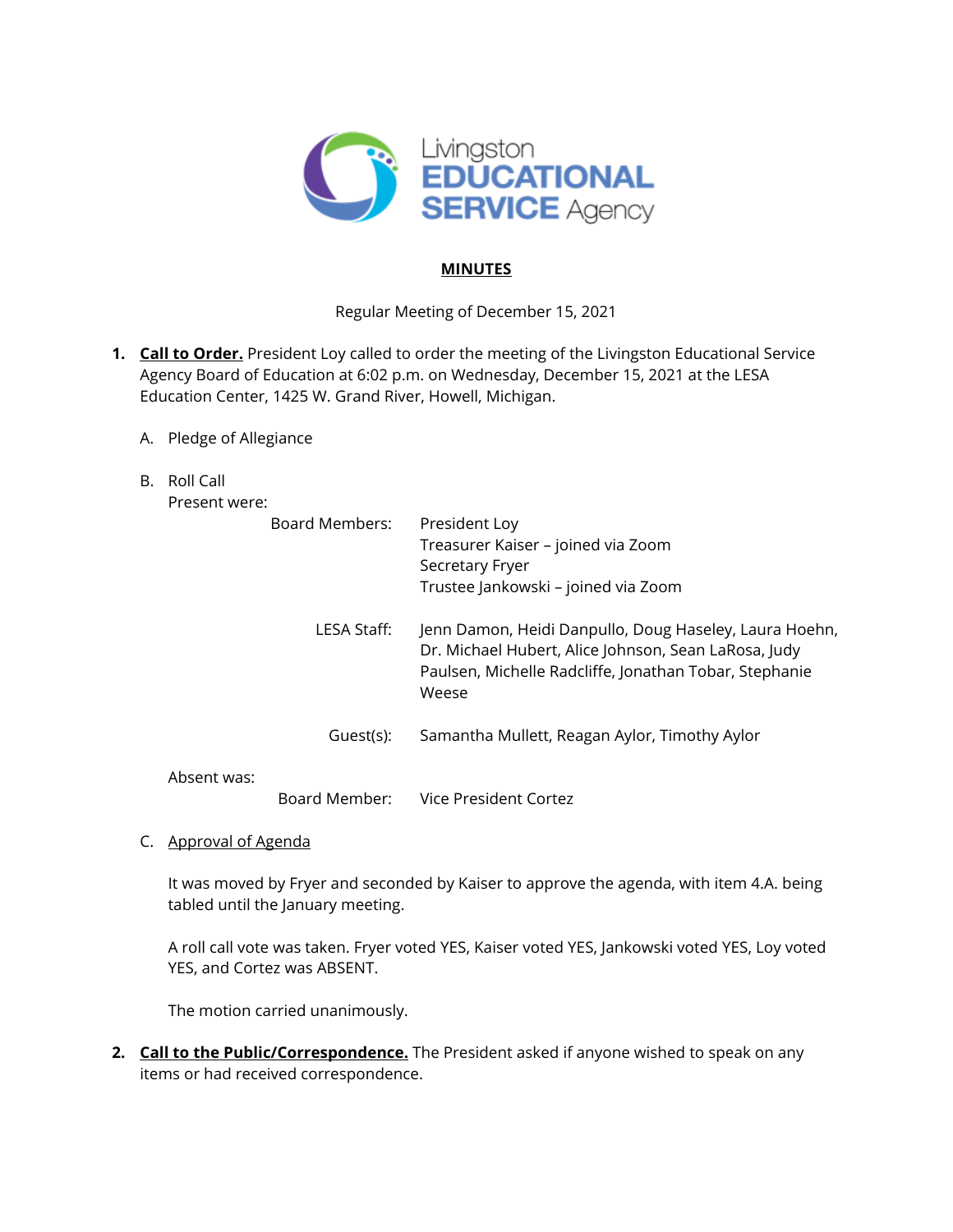Board Minutes – December 15, 2021 Page 2

There was no correspondence or public comment at this time.

## **3. Approval of Consent Agenda**

It was moved by Fryer and seconded by Jankowski to approve the Consent Agenda.

A roll call vote was taken. Fryer voted YES, Jankowski voted YES, Kaiser voted YES, Loy voted YES, and Cortez was ABSENT.

The motion carried unanimously.

A. Superintendent's Recommendations

#### 029-021-022

The Board approve entering into contract with Fowlerville Community Schools for the 2021- 2022 school year to provide lunch to the children enrolled in the LESA Early Childhood Programs at a rate of 2.25 per meal.

- B. Personnel Board Report The Personnel Board Report was presented for approval.
- C. Approval: Financial Information The following financials were presented for approval:
	- Check Register of October 2021
	- Purchase Card Transactions of October 2021
- D. Approval: Minutes

The following minutes were presented for approval:

- Regular Board Meeting of November 10, 2021
- Closed Session Minutes of November 10, 2021

## **4. Presentation(s).**

- A. Hope Squad: Peer-2-Peer Suicide Prevention Initiative tabled until January
- B. ASBO National Conference Presentation Highlights Stephanie Weese shared highlights of her "Remote Work Revelations" presentation and answered questions from the Board.
- C. Employer Connections: Manufacturing Day/Job Shadow Day Michelle Radcliffe introduced Heidi Danpullo, who shared information on Manufacturing Day, and Laura Hoehn, who shared information on Job Shadow Day. Laura then introduced Samantha Mullett and Reagan Aylor, students who shared their experiences from Job Shadow Day. Heidi and Laura also answered questions from the Board.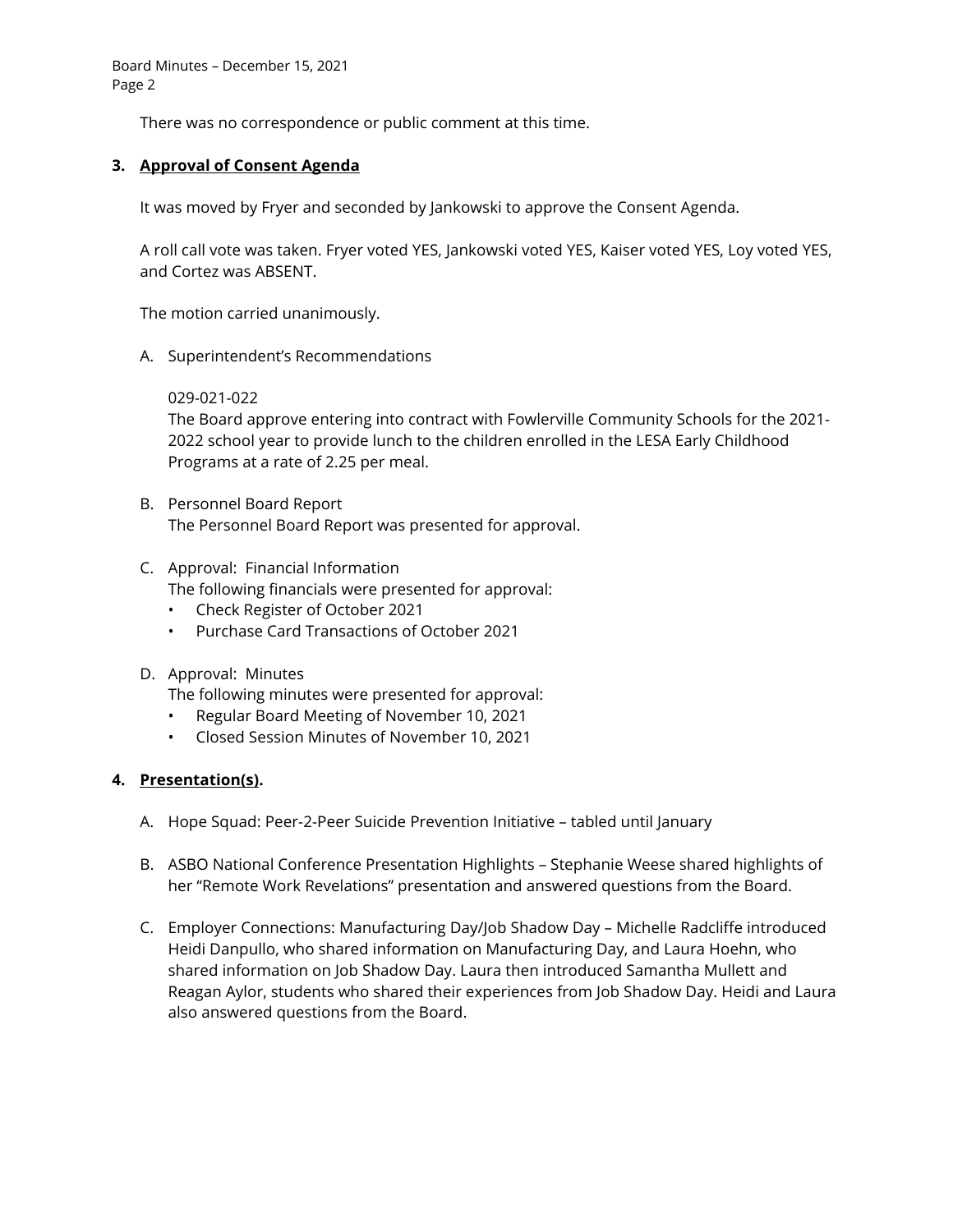Board Minutes – December 15, 2021 Page 3

#### **5. Action/Discussion Items**

#### A. Budget Revision

As required by the State of Michigan, the 2021-2022 Budget is presented for amendment by the Board of Education. This amendment is intended to update the budget based on more current financial information than was known in the spring of 2021 when the budget was adopted.

It was moved by Jankowski and seconded by Kaiser that the Board approve the General Appropriation Resolution.

A roll call vote was taken. Jankowski voted YES, Kaiser voted YES, Fryer voted YES, Loy voted YES, and Cortez was ABSENT.

The motion carried unanimously.

B. Approval of Specialized Transportation Bus Purchase for 2022-23 School Year

The recommendation for 2022-2023 in the specialized transportation department is to order four Blue Bird buses with specifications much the same as purchased in prior years to replace the following four buses in route service:

| <b>Bus 30-12</b> | 148,977 miles |
|------------------|---------------|
| Bus 32-13        | 146,676 miles |
| Bus 33-13        | 129,123 miles |
| <b>Bus 34-13</b> | 151,867 miles |

The costs for special education buses are reimbursed by the State at the time they are amortized, which is over a period of seven years. The reimbursement rate is about 70 percent. The recommended "not-to-exceed purchase price" was taken from the Michigan School Business Officials statewide school bus bid. Special education buses are generally higher in cost than traditional general education buses due to the additional safety equipment (additional railings, wheelchair tie-downs and lifts, etc.) and supplemental climate control systems (heating and air conditioning).

It was moved by Kaiser and seconded by Jankowski that the Board approve the purchase of 4 buses from Holland Bus Company to be used in the specialized transportation department for an amount not to exceed \$502,808. For delivery on or after July 1st.

A roll call vote was taken. Kaiser voted YES, Jankowski voted YES, Fryer voted YES, Loy voted YES, and Cortez was ABSENT.

The motion carried unanimously.